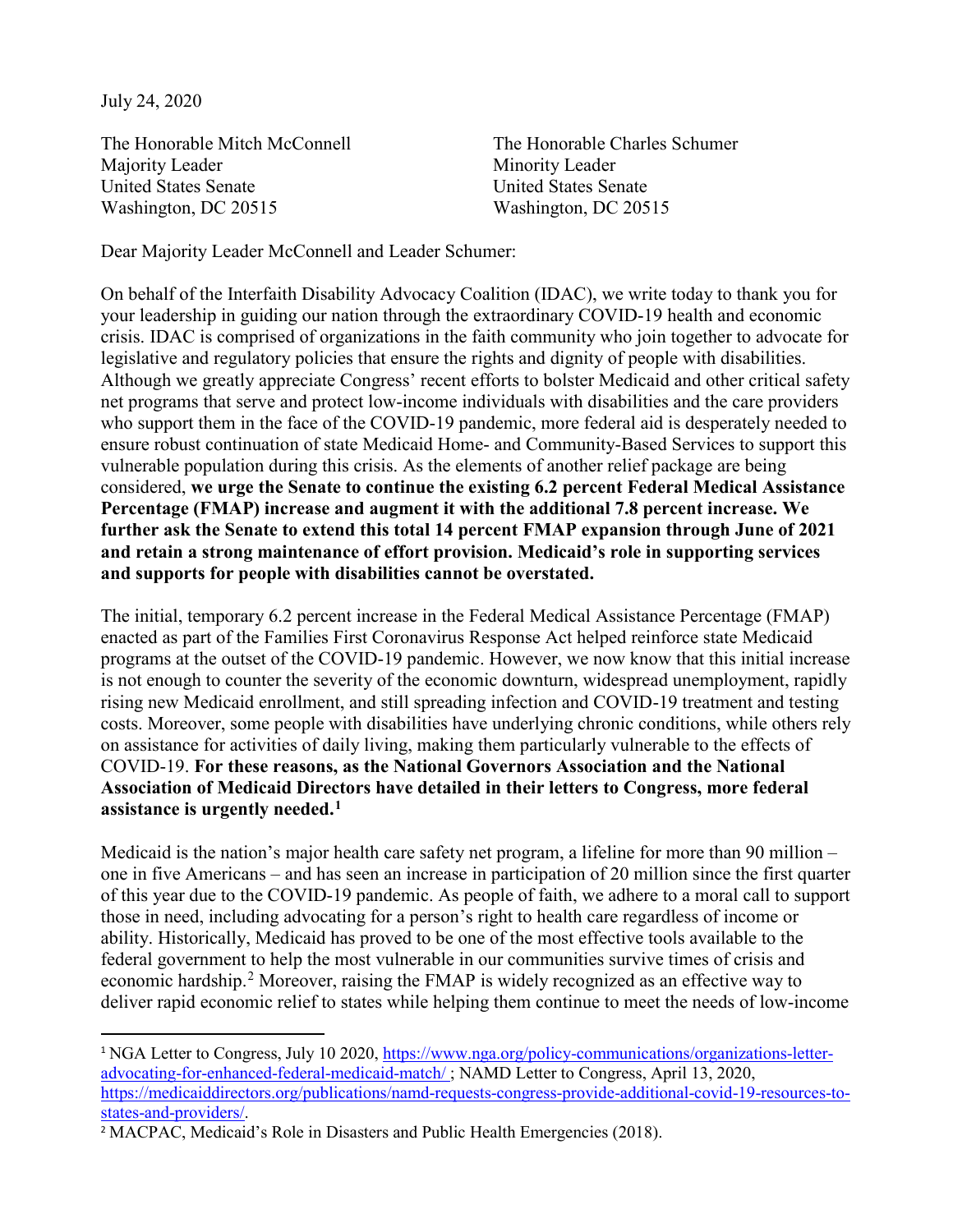individuals with disabilities and older adults for vital services and supports. The current crisis we face is not just economic; it is an unprecedented nationwide health care emergency with a far more severe impact than the Recession and, therefore, we strongly urge you to adjust the FMAP expansion to 14 percentage points.

Medicaid's import as a safety net for people with disabilities is substantial. Ten million people with disabilities are covered by Medicaid, accounting for 15% of all Medicaid enrollees. According to the [Kaiser Family Foundation,](https://www.kff.org/medicaid/issue-brief/medicaid-home-and-community-based-services-enrollment-and-spending/) over 2.5 million individuals receive Home- and Community-Based Services (HCBS) through an optional Section 1915 (c) or Section 1115 waiver, and nearly 1.2 million receive optional personal care services. Despite the fact that HCBS is an optional benefit in Medicaid, coverage for HCBS is essential for people with disabilities, allowing them to work, attend school, and otherwise participate in their communities. HCBS include assistance with personal care such as showering and dressing, transportation, job coaching, and obtaining assistive technology. Without HCBS, many people would be unable to function. Further, HCBS helps reduce the spread of infection from COVID-19 by allowing people to remain in their own homes or smaller residential settings, which is now more important than ever. According to [Kaiser Family Foundation](https://www.kff.org/coronavirus-covid-19/fact-sheet/coronavirus-tracker/) as of June 25<sup>th</sup>, there have been 52,428 COVID-related deaths in long-term care facilities.

As the economic crisis accompanying the health care emergency deepens, many states are already implementing cuts to their Medicaid programs or are contemplating doing so.<sup>[3](#page-1-0)</sup> These cuts can be prevented with the additional federal support from an expansion of the FMAP to 14 percentage points. **However, without this support, states will be forced to make devastating cuts to their state Medicaid programs and optional HCBS programs are particularly at risk.** During the Great Recession, states made significant cuts to HCBS and 11 states have already done so during the current pandemic.<sup>[4](#page-1-1)</sup> As the current crisis persists and the economic impact to states deepens, more states can be expected to take similar action.

HCBS providers are already under tremendous financial strain and cannot accommodate provider rate cuts, also a common consequence of state budget shortfalls. The challenges of COVID-19 for HCBS providers from increased costs for staffing and personal protective equipment and more have been extensive. A recent survey of 689 disability provider organizations conducted for the American Network of Community Options and Resources (ANCOR) found that 68% have been forced to close at least one of their services, while more than half paid overtime at an average cost of \$77,000 per month.

**The state HCBS cuts underscore that an FMAP bump is imperative to preserving states' ability to continue providing critical HCBS supports and services for individuals with disabilities while ensuring that HCBS providers remain open for business.**

**For these reasons, the Interfaith Disability Advocacy Coalition urges Congress to provide the needed additional federal support and swiftly pass this additional FMAP increase into law.** 

 $\overline{a}$ 

<span id="page-1-0"></span><sup>&</sup>lt;sup>3</sup> Rachel Roubein and Dan Goldberg, States Cut Medicaid Programs, Politico (May 5, 2020), retrieved at [https://www.politico.com/news/2020/05/05/states-cut-medicaid-programs-239208;](https://www.politico.com/news/2020/05/05/states-cut-medicaid-programs-239208) see also Michael Ollove, Pew Trusts, Medicaid Rolls Surge Adding to Budget Woes, (June 16, 2020), [https://www.pewtrusts.org/en/research-and-analysis/blogs/stateline/2020/06/16/medicaid-rolls-surge-adding-](https://www.pewtrusts.org/en/research-and-analysis/blogs/stateline/2020/06/16/medicaid-rolls-surge-adding-to-budget-woes)

[to-budget-woes.](https://www.pewtrusts.org/en/research-and-analysis/blogs/stateline/2020/06/16/medicaid-rolls-surge-adding-to-budget-woes)

<span id="page-1-1"></span><sup>4</sup> States with over 10% HCBS rate cuts: CA, GA, IN, NV, WA; states with smaller HCBS rate cuts: CO, ID, NY, OR, VT, and UT (ANCOR, 2020).